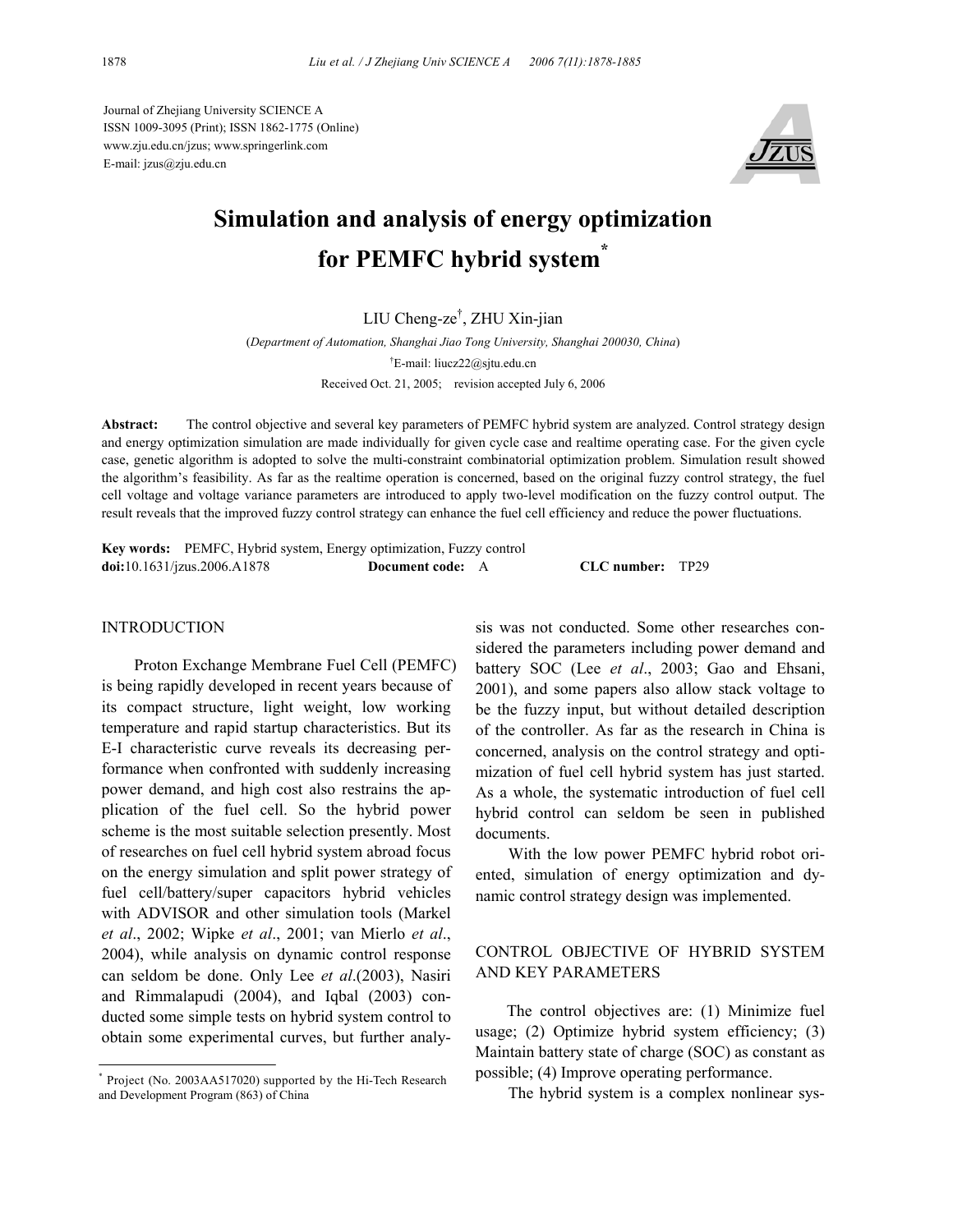tem, composed of many factors, such as operating point of fuel cell, charging and discharging characteristics, stack voltage, and so on, influencing the operating performance. In order to reduce fuel consumption and improve the efficiency, optimized systematic design is needed, and appropriate control method must be selected. The main parameters to be considered are listed as follows:

(1) Good efficiency area of PEMFC. The fuel cell system efficiency is shown as a function of the net power in Fig.1. To ensure the best efficiency during actual operation, the fuel cell net power should be maintained between the two powers  $P_{\text{min}}$ and  $P_{\text{max}}$ .



**Fig.1 Efficiency map for stack power of fuel cell**

(2) Stack voltage. The stack voltage must be kept within safe working range no matter what control methods are adopted. If the voltage is too low, the fuel cell must be cut off and the power demand is provided by battery alone.

(3) Load cycle requirement. When the power demand exceeds the preset value, the battery discharge circuit must be connected. The preset value can be adjusted according to the maximum fuel cell power available. At the same time, the power demand should be justified intelligently before being sent to the controller. When the power demand exceeds the power ability from the hybrid system, the power demand should be modified to the maximum available value.

(4) SOC. If SOC is lower than the preset bottom limit, the fuel cell should provide the charging power to the battery module. If SOC is higher than the top limit, the charging process should be stopped. Considering the battery charging and discharging efficiency, the SOC range is set to [0.3, 0.7] in this paper.

Energy optimization and control of hybrid system are simulated in this paper for given typical load cycle case and realtime operating case individually.

# ENERGY OPTIMIZATION FOR GIVEN CYCLE CASE

Given the working cycle as reference, the power demand can be computed in advance. With the minimization of fuel consumption being the objective and other operating restraints, split dynamic power optimization can be solved.

#### **Problem description**

The hybrid system power structure is shown in Fig.2.



**Fig.2 Power flow structure of hybrid powered system**

From the power structure, we know the total power demand is:

$$
P_{\text{req}}(t) = P_{\text{FC}}(t) + P_{\text{batt}}(t),\tag{1}
$$

where  $P_{\text{req}}(t)$  is the power demand during the cycle;  $P_{\text{FC}}(t)$  is the power provided by the PEMFC system;  $P_{\text{batt}}(t)$  is the power provided by the battery; The power demand can be further written as follows:

$$
P_{\text{req}} = P_{\text{stack}} \eta_{\text{dc}} + I_{\text{batt}} (V_{\text{batt}} - I_{\text{batt}} R_{\text{batt}}). \tag{2}
$$

Hydrogen usage *H* during the cycle is:

$$
H_{\text{usage}} = \int_{t_0}^{t_1} b I_{\text{FC}}(t) / \eta(t) \mathrm{d}t,\tag{3}
$$

where *b* is a constant and  $b=2N_{cell}/(2F)$ ;  $I_{FC}(t)$  is the output current value;  $\eta(t)$  is the fuel cell running ef-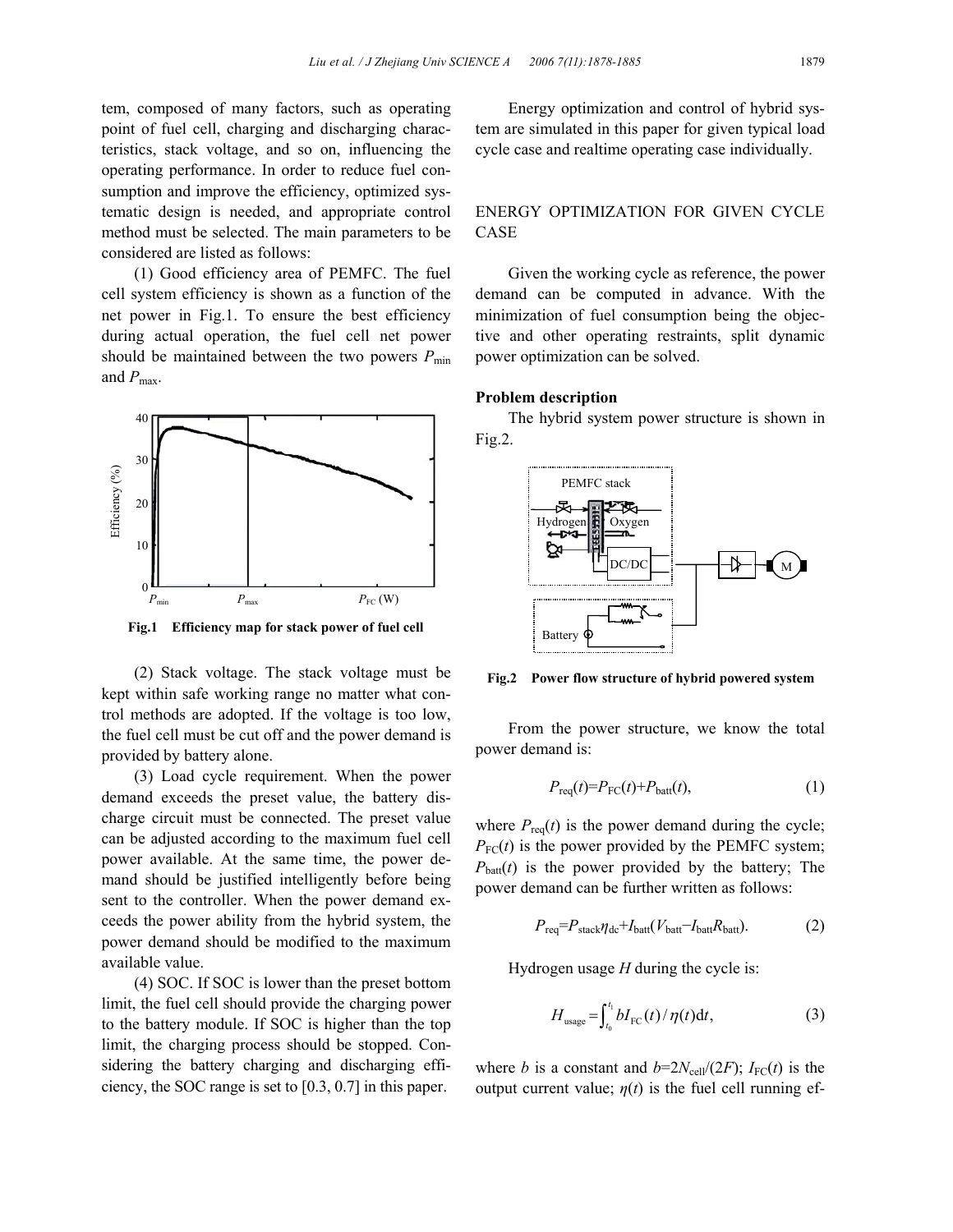$(7)$ 

ficiency;  $N_{cell}$  is the number of cells in the stack; *F*=96485 C/mol, the charge of one mole of electron.

After discretization, the equation above can be written as follows:

$$
H=\sum bI_{\rm FC}T_{\rm s}/\eta_{\rm FC},\tag{4}
$$

where  $T<sub>s</sub>$  is the discretization period. So minimizing the fuel usage solves the problem:

$$
H = \min\{\sum bI_{\rm FC}T_s/\eta_{\rm FC}\},\tag{5}
$$

With the combination of Eq. $(2)$  and Eq. $(5)$ , the optimization problem can be:

$$
\min B = \min \{ \sum b T_s (P_{\text{req}} - (V_{\text{batt}} - I_{\text{batt}} R) I_{\text{batt}}) / \eta_{\text{FC}} \},\tag{6}
$$

where  $B=HV_{\text{FC}}\eta_{\text{dc}}$ . The objective of optimization is to find the expected battery current value on each sampling time according to the corresponding load power demand.

Let  $x_i$  be the battery current value at the *i*th sampling time, which can be written as:  $x_i = I_{\text{batt}}|_{(t=i)}$ . At the same time, the sum of battery current should be kept to near zero value to maintain the SOC constant through the given cycle. So the objective function is changed to:

min*B*=min ${\{\sum f(x_i)+(\sum x_i)^2\}}$ 

where

$$
f(x_i) = \begin{cases} \n\text{func}(x_i), & \text{if } \text{func}(x_i) > 0; \\ \n0, & \text{if } \text{func}(x_i) < 0, \n\end{cases}
$$
\n
$$
\text{func}(x_i) = bT_s(P_{\text{req}} - (V_{\text{batt}} - x_i R)x_i)/\eta_{\text{FC}}.
$$

Considering that the actual battery current is restrained by the lower and higher limit related with the present SOC, the following restraints are added:

$$
x_i \in [\min_{x1}, \max_{x1}], \text{func}(I_{\text{batt}}) \in [\min_{y1}, \max_{y1}],
$$
\n
$$
\text{when } (c_i < c_{\text{limit}});
$$
\n
$$
x_i \in [\min_{x2}, \max_{x2}], \text{func}(I_{\text{batt}}) \in [\min_{y2}, \max_{y2}],
$$
\n
$$
\text{when } (c_i \ge c_{\text{limit}}),
$$

where  $c<sub>limit</sub>$  is the maximum power available from the PEMFC system;  $\min_{x_1}$ ,  $\max_{x_1}$  and  $\min_{x_2}$ ,  $\max_{x_2}$  are the restraints for battery current when the power demand is less/more than the fuel cell maximum power, with values being related with the SOC; min*y*1, max*y*<sup>1</sup> and  $\min_{v_1}$ ,  $\max_{v_2}$  are the restraints for PEMFC power output under corresponding situation mentioned above.

The optimization equation shows that the problem is a multi-constraint combinatorial optimization one. Considering that the genetic algorithm is easy to use without demands such as continuity and differentiability, it is adopted in the paper. Bin Encode, Bin Crossover and non-uniform mutation are adopted in the optimization algorithm.

#### **Typical load cycle**

In this paper the application is assumed to be off-road autonomous robot. The off-road travel of vehicles was analyzed regarding the frequencies of vehicle velocity and turning radius by calculating the percentage of time each of the vehicle operated within a certain velocity or turning radius range (Haugen and Ayers, 2003). At the same time, with the combination of reference (Barili *et al*., 1995), the typical velocity curve is proposed in the paper, as shown in Fig.3.



**Fig.3 Curve of velocity expected**

The points in Fig.3 mean turning movement at that time. The load cycle is a data package with self-defined function. According to the vehicle dynamics theory, the function computes the power demand with the road surface model and operating parameters such as velocity, acceleration and turning radius as the inputs. The power demand computed is shown in Fig.4.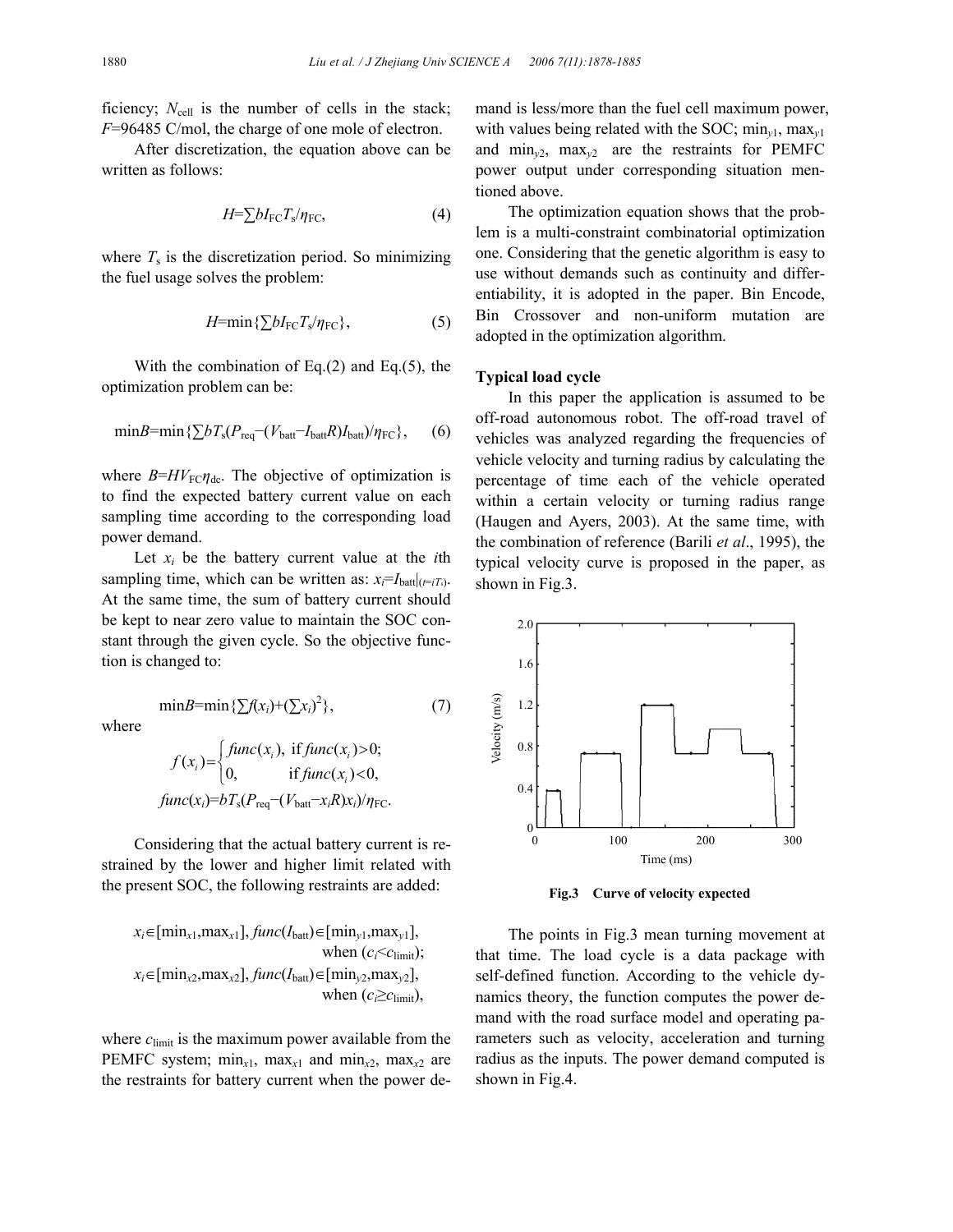

## **Simulation result**

The optimized battery current curve for the given cycle case is shown in Fig.5. The expected fuel cell power output is shown in Fig.6, showing that the main power is provided by the PEMFC system when the power demand is less than 60 W, with the fuel cell providing the battery charging power. When the power demand exceeds 60 W, the battery provides the auxiliary power. The fuel cell output power is mostly maintained under 60 W, ensuring good efficiency during the working cycle. The simulation result showed that the algorithm is feasible.

# FUZZY CONTROL SCHEMES FOR REALTIME OPERATION

The fuel cell operating point is set according to the road surface load and battery SOC. Because the surface condition is complex and time-variant, appropriate control strategy must be designed to obtain realtime response under various possible conditions.

## **Design principle of control strategy**

The objective is to realize split power control under various road surface conditions, then satisfy working performance requirement, achieve good economy, and ensure the fuel cell efficiency. Because of the existence of high nonlinearity, fuzzy control strategy is adopted in this paper. The main principles for designing the fuzzy rules are listed as follows: (1) Maintain the PEMFC power output at the preset range; (2) First consider the situation that stack voltage is decreased dramatically; (3) Decrease



**Fig.4 Curve of power expected Fig.5 The optimized current value with the load model given**



**Fig.6 Stack power expected with the load model given**

the fluctuation of PEMFC power output; (4) Decrease the fuel consumption; (5) Maintain the battery SOC at the preset range; (6) Stack voltage should not be reduced to lower than the bottom limit; (7) Modification for fuzzy rules is needed under different operating modes.

### **Fuzzy control strategy**

Based on the considerations mentioned above, multi-input variant structure fuzzy controller was designed. First, the operating mode is determined according to the operating status data, and then fuzzy rules are chosen to satisfy the actual requirement. The fuzzy rule descriptions for different operating modes are listed as follows:

(1) Startup. Because it needs time to preheat for PEMFC startup, the power is provided by battery for startup mode. When the stack voltage increases to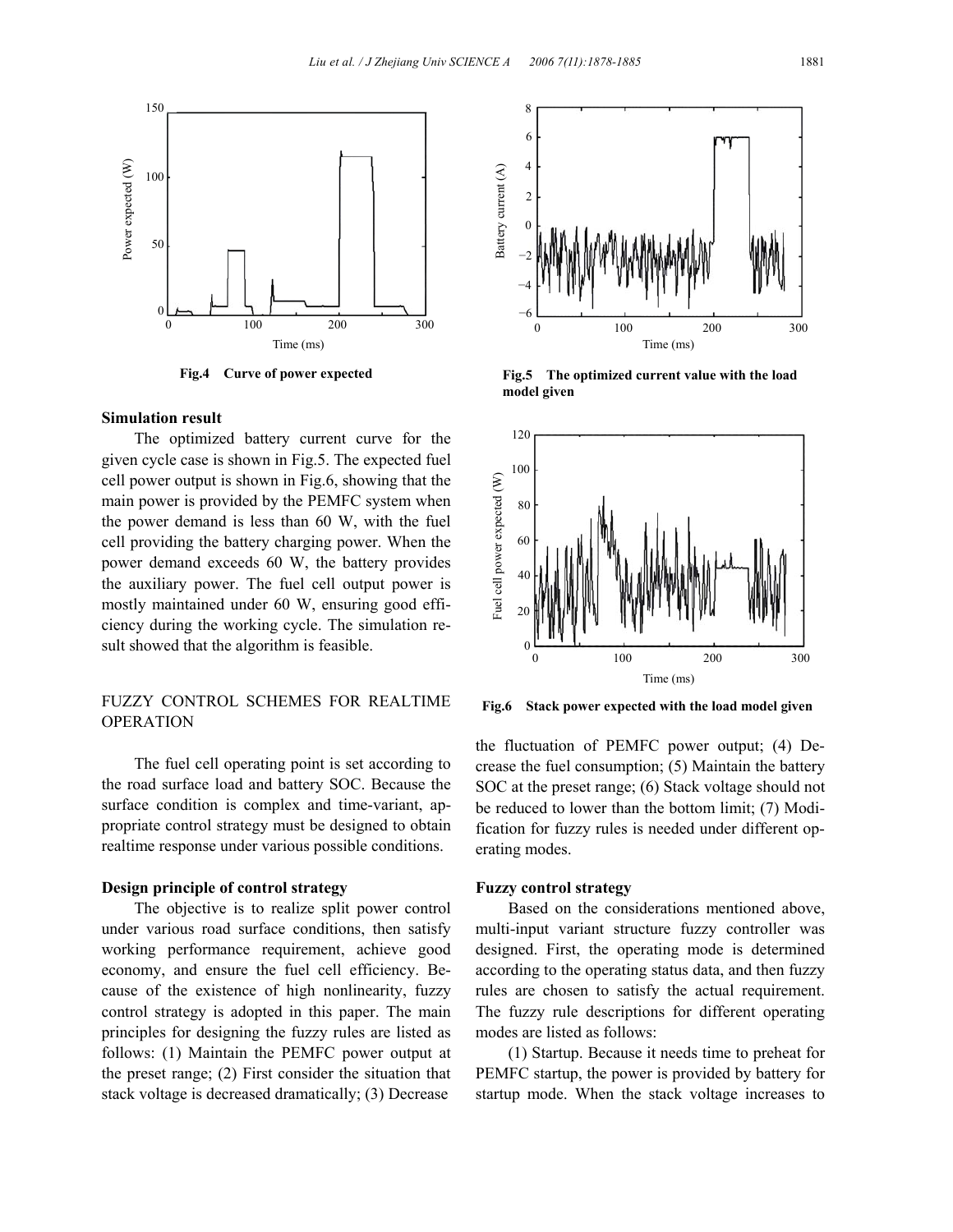higher than the rated value, the power supply is switched to fuel cell.

(2) Acceleration. If the power demand is more than the maximum PEMFC power, the fuel cell power can be kept as that of the last sampling time and the remaining power for the battery, or the fuel cell outputs the maximum power and the remaining power for the battery. The power split strategy depends on the battery SOC and stack voltage. Because the time for acceleration is rather short, short-time overload for PEMFC can be allowed.

(3) Cruising. The power demand is rather small for constant velocity operation under flat surface road condition. If the power demand is less than the PEMFC maximum power, the fuel cell supplies the whole power. Whether the battery is charged or not is determined by the SOC and power demand.

(4) Deceleration. When the power demand nears the zero value, the fuel cell is operated round the minimum power point, and charges the battery according to the battery SOC.

In addition to the power demand and battery SOC, the stack voltage and voltage variance parameters are also relatively important. The four parameters are introduced as the fuzzy inputs to provide more dynamic information and accurate basis for fuzzy decision, and the fuzzy output is the battery current expected. Then the PEMFC power expected can be obtained. To avoid the situation that power demand exceeds the system ability, the justification section is added before the fuzzy controller. The smaller one between power demand and hybrid maximum power available is defined as the power reference and connected to the fuzzy input. The fuzzy controller structure is shown in Fig.7.

The process can be briefly described: fuzzy reasoning is made with current power demand and battery SOC. The fuzzy output is modified by the two levels' modification of stack voltage and voltage variance parameters, and then is fed to the battery controller. The PEMFC power expected is also calculated.

## **Fuzzy control parameters**

Power demand, battery SOC, stack voltage and voltage variance are chosen as the fuzzy inputs, and the output is the battery reference current. The range of power demand is set to [0, 150], and the ZO point corresponds to the maximum fuel cell power available. The voltage range is set to [8, 12]. The voltage variance range can be optimized from the simulation process, which is set to [−1.2, 1.2] in this paper. Considering the power demand and SOC parameters are the main factors determining the fuzzy output, the corresponding inputs are classified into 9 groups. Regarding the stack voltage variance, it is assumed that the fuzzy output is only influenced by the dramatic increasing and decreasing situation, so this input value is only leveled for PS and NS. The subjection functions are shown in Fig.8.

## **Design of control rules**

Variant fuzzy control strategy is adopted in this paper. First, the operating mode is justified, and then different rules are utilized. Several examples of the rules are listed as follows.

The designing principles listed in Section 3.1 are mainly considered during fuzzy rules determination. In addition to this, the working mode and present stack maximum power available should also be



**Fig.7 Sketch of fuzzy controller**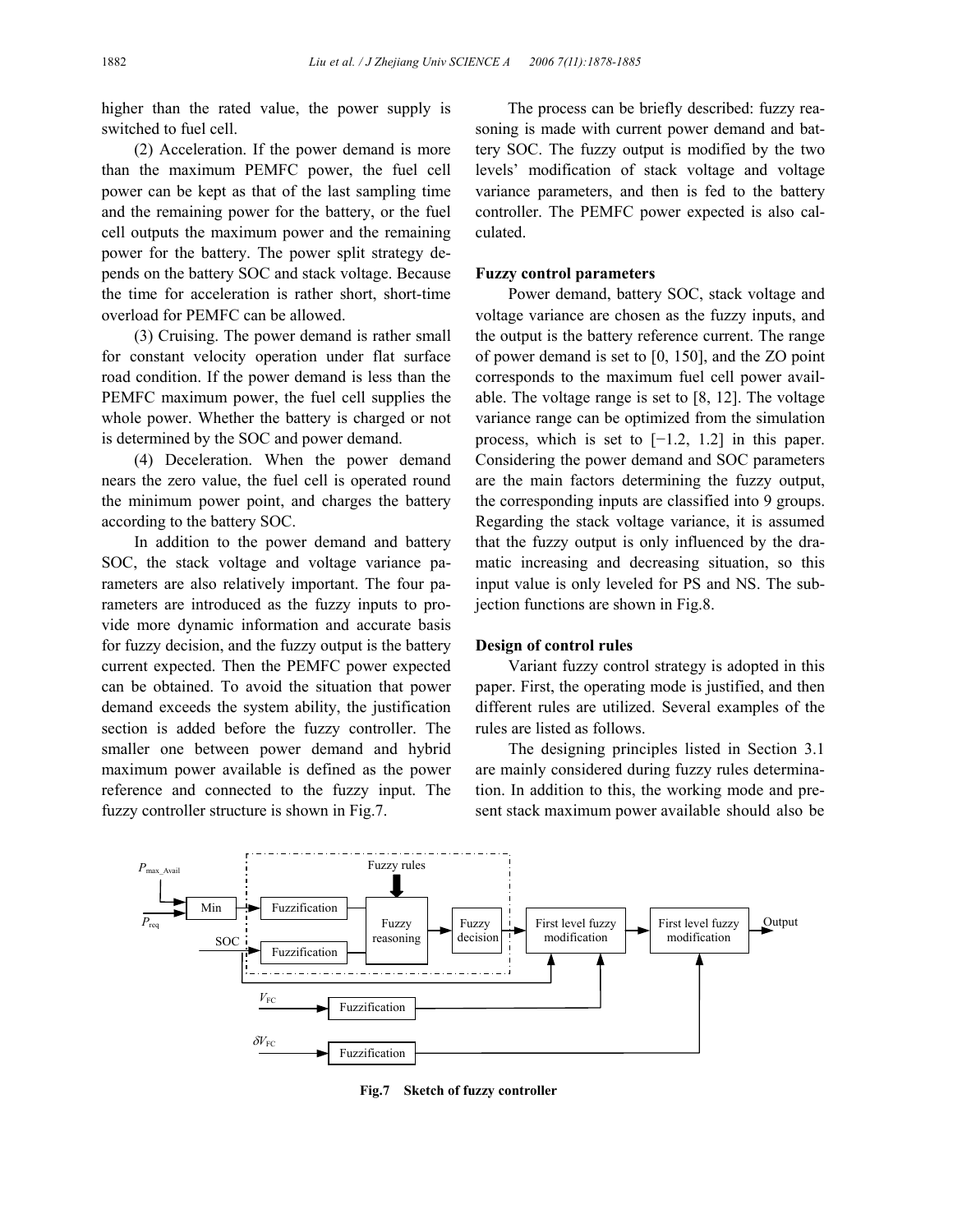

**Fig.8 The subjection function of fuzzy variables. (a) Battery SOC; (b) Whole power requested; (c) Stack voltage; (d) Variance of stack voltage**

taken into account. The working mode implements the intention of the robot body controller during motion planning, while exceeding the power ability should also be prevented. The rule designing under some situation is briefly described as follows:

(1) First, the split power strategy is determined by the power demand and battery SOC.

If  $P_{\text{req}}$  is NS and SOC is PM, the battery supplies the power demand. If the maximum available battery power is still lower than the demand, fuel cell current makes up for the difference.

If  $P_{\text{rea}}$  is NS and SOC is NM, the power demand is set to the expected fuel cell power output. If the value is lower than the average running power, the difference is provided for battery charging.

(2) The present fuel cell voltage output should be taken into account based on the two parameters mentioned above.

If  $P_{\text{req}}$  is NS and SOC is NM and  $V_{\text{FC}}$  is PM, then a decrement can be added to the fuzzy output as the new expected current value for the battery. The decrement can be regarded as the charging power for the battery.

If  $P_{\text{req}}$  is NS and SOC is NM and  $V_{\text{FC}}$  is NM, an increment can be added to the fuzzy output. As a result, the battery power output is increased, and fuel cell power demand is reduced.

(3) The present voltage output can only reflect the steady performance. But the dynamic variance should also be taken into account. So the voltage variance is introduced.

If  $P_{\text{req}}$  is NS and SOC is NM and  $V_{\text{FC}}$  is PM and  $\Delta V_{\text{FC}}$  is NS, it can be seen that the fuel cell power output is already near the maximum value. Then the new increment should be added on the first modification, and the new value is referred to as the expected battery current to avoid further deterioration of fuel cell performance. In addition, the total power available should be computed according to the current SOC, and then whether the power demand can be satisfied or not is determined.

If  $P_{\text{req}}$  is NS and SOC is NM and  $V_{\text{FC}}$  is PM and  $\Delta V_{\text{FC}}$  is PS, the fuzzy output can be maintained or decrement is added as the final output. Then the fuel cell power demand is computed and sent to the fuel cell controller.

The corresponding rules are listed as follows:

If  $(P_{\text{req}}$  is NS) and (SOC is PM) then  $(I_{\text{batt}})$  is PM);

If  $(P_{\text{req}}$  is NS) and (SOC is NM) then  $(I_{\text{batt}})$  is NM);

First level modification:

If ( $P_{\text{req}}$  is NS) and (SOC is PM) and ( $V_{\text{FC}}$  is PM) then  $(\Delta I_{\text{batt }1}$  is NM);

If ( $P_{\text{req}}$  is NS) and (SOC is NM) and ( $V_{\text{FC}}$  is NM)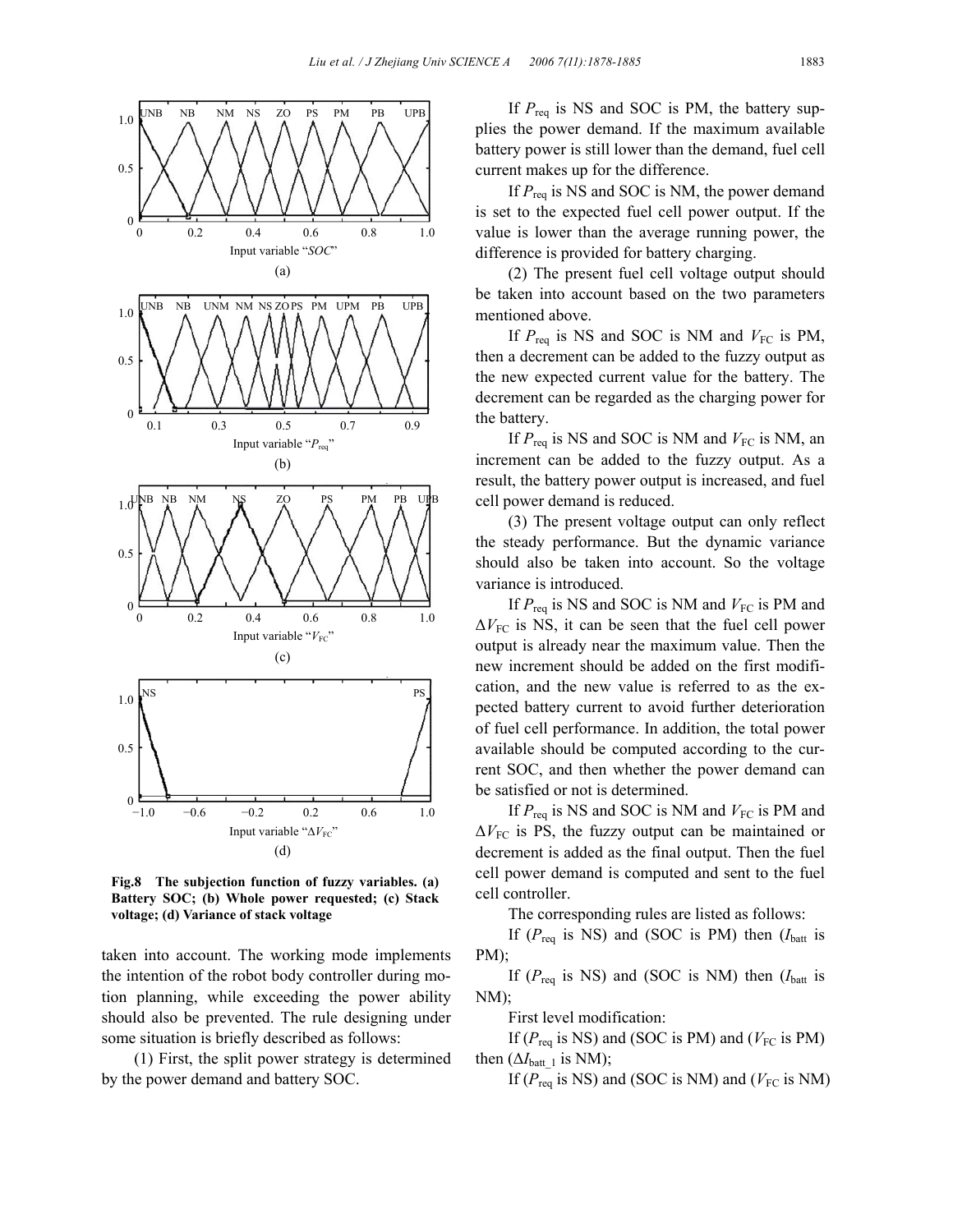then  $(\Delta I_{\text{batt } 1}$  is PM);

Second level modification:

If ( $\Delta V_{\text{FC}}$  is PS) then ( $\Delta I_{\text{batt}}$ <sub>2</sub> is NM);

If ( $\Delta V_{\text{FC}}$  is NS) then ( $\Delta I_{\text{batt}}$  2 is PM);

where,  $\Delta I_{\text{batt }1}$  and  $\Delta I_{\text{batt }2}$  are the two modifications of the fuzzy output.

Only part of the input cases is analyzed above and the others can be worked out in the same way.

The analysis showed that fuel cell power fluctuation can be reduced and that the fuel cell power ability can be kept from being exceeded.

### **Simulation result**

For the simulation, the fuel cell maximum power was set to 60 W. To validate the feasibility of improved variant structure fuzzy control methods, the hybrid system is simulated with MATLAB program. The simulation result was compared with that of original fuzzy control strategy.

The power response curve with original fuzzy control is shown in Fig.9a. The power response curve after the stack voltage was introduced is shown in Fig.9b, showing presence of short-time overload, and that the power output is mainly less than 45 W. From the viewpoint of system efficiency, it is better than the original one. But the simulation curve reveals existence of fluctuations. So the voltage variance parameter is introduced to further modify the fuzzy output, the result is shown in Fig.9c.

Comparison shows that the overshoot is decreased, and that the dynamic response is more flat. The control algorithm has attained the expected effect.

## **CONCLUSION**

Simulation and analysis were done for a given cycle case and realtime operation individually. For the given cycle case, to optimize efficiency and decrease fuel usage, a generic algorithm was adopted to determine the split power strategy. The simulation results indicated that the algorithm is feasible. For the realtime operation, stack voltage and voltage variance were introduced to make two level fuzzy modifications and realtime control was applied to the energy management of hybrid system. The simulation



**Fig.9 Stack power with the original strategy (a), voltage value introduced (b) and dual-modification (c)**

result showed that with the two parameters, system efficiency and economy can be improved and that the dynamic fluctuation can be reduced to some extent.